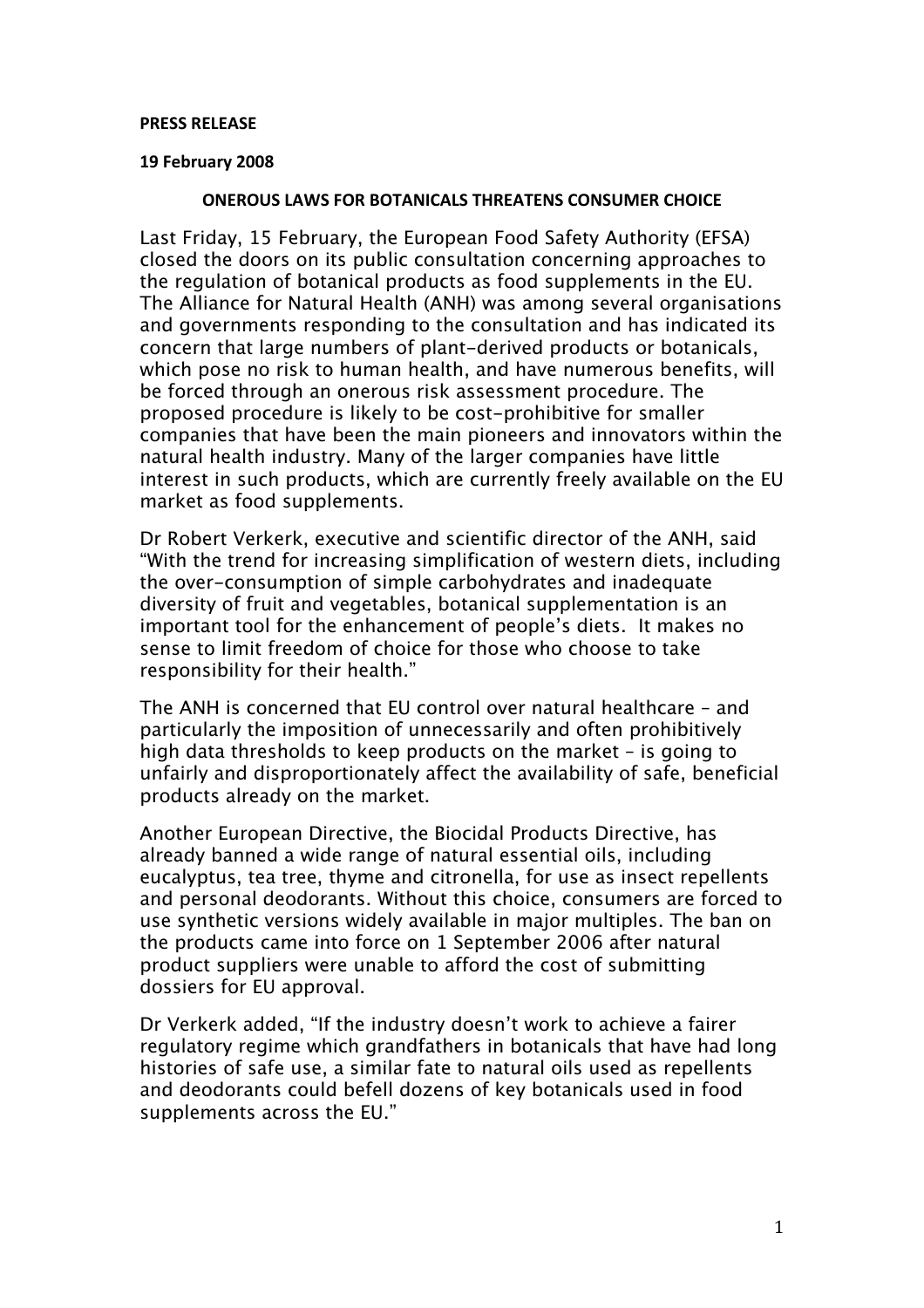The ANH was successful last August in getting the European Commission to agree that usage of natural sources of vitamins and minerals was outside the scope of the EU Food Supplements Directive. Despite this concession, there is a substantial risk for non-vitamin and mineral containing botanicals falling foul of the prescriptive and onerous European regulatory framework for natural health products.

# **CONTACTS**

Dr Robert Verkerk Executive & Scientific Director Alliance for Natural Health Tel: +44 1306 646 600 Email: info@anhcampaign.org

# **NOTES TO EDITOR**

### **European Food Safety Authority**

For further information about the EFSA consultation on botanicals, please see:

http://www.efsa.europa.eu/EFSA/KeyTopics/efsa\_locale-1178620753812\_botanicals.htm

# **Biocidal Products Directive**

Note on ban effective from 1 September 2006 from UK competent authority, the Health & Safety Executive: http://www.hse.gov.uk/biocides/1septdeadline.htm

**European Chemicals Bureau website** concerning biocidal products:

http://ecb.jrc.it/biocides

# **About the Alliance for Natural Health**

The Alliance for Natural Health (ANH) is a UK-based, international, non-governmental organisation, founded in 2002, that is working on behalf of consumers, medical doctors, complementary health practitioners and health product suppliers worldwide, to protect and promote natural healthcare, using the principles of good science and good law.